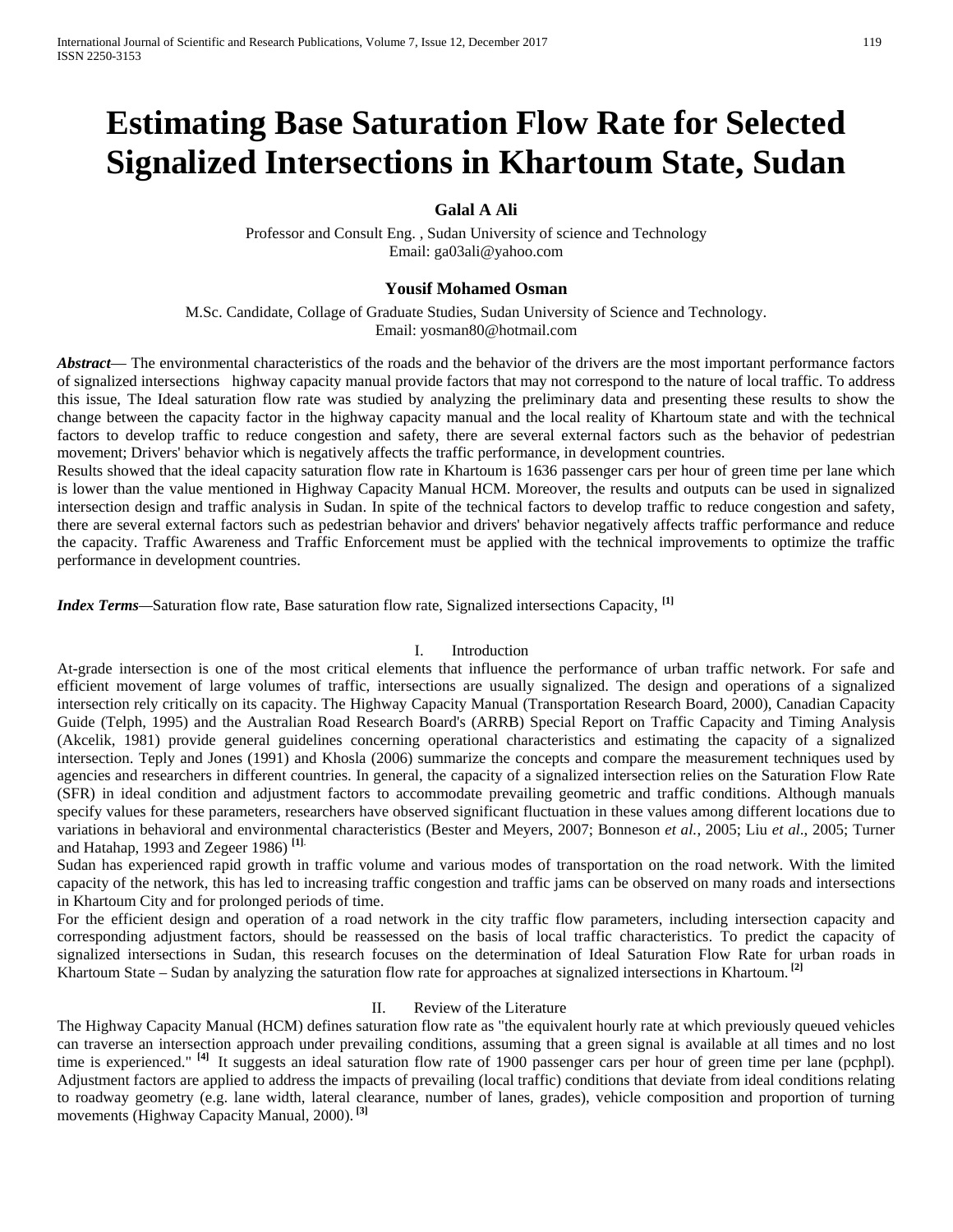International Journal of Scientific and Research Publications, Volume 7, Issue 12, December 2017 120 ISSN 2250-3153

HCM recommends measurement of saturation flow rate for each lane based on observed headways as vehicles pass over the stop line of the intersection approach. It observes that for most cases the first four headways include lost time. For measuring saturation headway it proposes to commence with the fifth headway in the queue and end when the front wheels of the last vehicle in the standing queue crosses the stop line. The saturation flow rate is calculated as the reciprocal of the mean saturation headway. The discharge headway method is also widely used for estimating saturation flow rate at signalized intersections. Previous studies indicated that discharge headway would converge to saturation headway after the fourth to sixth discharged passenger car crossing the stop line since the beginning of the green light (Roess *et al*., 2004). **[3]**

The Research analyses the saturation flow rate at signalized intersection in Khartoum, Sudan to facilitate improved design and operational management.

Furthermore, movement are examined and headway are analyzed to predict the capacity of signalized intersections in the city.

### III. Data Collection

To determine the saturation flow rate at signalized intersection, three signalized intersections in Khartoum, Sudan, Fig. 1 shows the location of the study sites. All data were recorded during peak hours on weekdays, during the period from March 2015 to May 2015, traffic operation at the study area has been recorded by using a video camera, volume and headway data were then transcribed manually using stop watch and headway form and  $S_0$  factor has been calculated by Excel Spreadsheet for three periods 9 hours Morning, Afternoon and Evening time period 3 hours for each period.



Figure 1. Location of selected intersections

- INT#1 Gamaa Street & Meknemer Street Intersection
- INT#2 Meknemer Street & Gamhoria Street Intersection
- INT#3 Baladia Street & Mauna Street Intersection

For the study four leg intersections have been selected in Khartoum State – Sudan Figure 1. Show intersections locations in Khartoum State.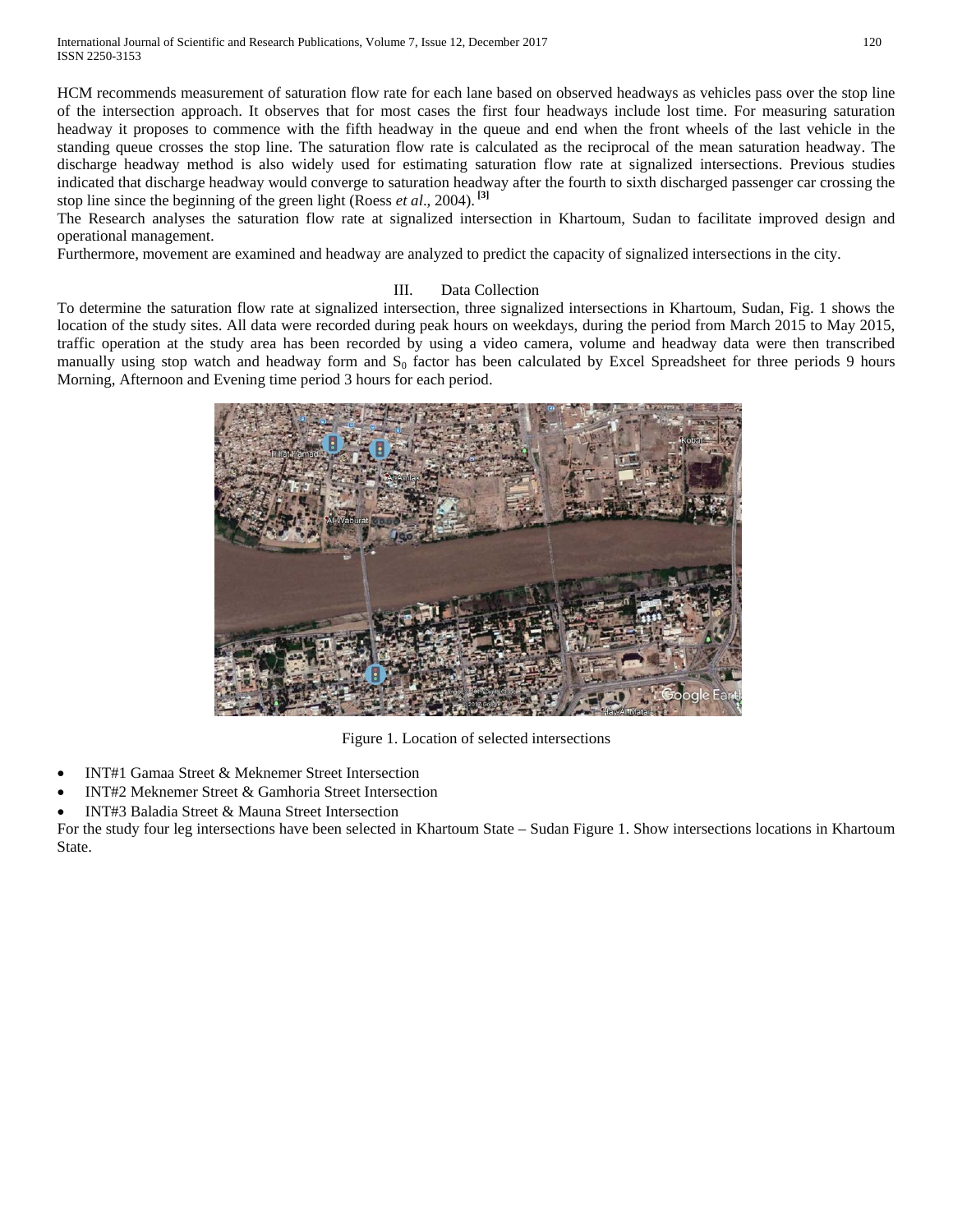

Figure .2 Baladia & Mauna Intersection – Camera Location

The average cycle length of intersection is 122.5 seconds while the average green interval in major approaches of the different intersections is 35 seconds.

As vehicles in the queue begin crossing the reference line at a signalized intersection after the signal becomes green, the time elapsed between successive vehicles provides the corresponding discharge headway which determines the capacity and adjustment factors for different types of movements.

From video images headway information was transcribed in accordance with the HCM standard procedure (Highway Capacity Manual, 2000) **[1]**.

Saturation headway was estimated from the average of the uniform headways which generally occurred after the fourth or fifth vehicle in the queue. For adjustment factors, headway data for each type of movement was transcribed and analyzed using the equations described below.

#### IV. Saturation Flow Rate Measurement

The basic saturation flow rate was measured for thru lanes during cycles containing only passenger cars and satisfying the criteria for ideal conditions. It was estimated on the basis of measured average headways using Equation (1) to calculate average headway **[1]** Saturation Flow Rate in local conditions was found as 1636 pcphpl which is significantly lower than 1900 pcphpl suggested in HCM (Highway Capacity Manual, 2000). **[1]**

$$
S = \frac{3,600}{h} \qquad \qquad \boxed{1}
$$

Where:

S = saturation flow rate, vehicles per hour of green per lane (veh/h/g/In)

h =saturation headway, seconds/vehicle (s/veh)

HCM 2000 uses a default base saturation flow rate of 1900 pc/h/ln, this value may be increased or decreased on the basis of local field measurements. Approaches with lower approach speeds (less than 50 km/h) often have lower base saturation flow rates, on the order of 1,800 pc/h/ln. Approaches with higher approach speeds (greater than 80 km/h) may have base saturation flow rates higher than 1,900 pc/h/ln. **[1]**

#### V. Saturation flow rate in Khartoum State, Sudan

The uses of Saturation flow rate 1900 pcphpl may affect the signal design, phasing and operation and will lead to poor traffic signal design. Table 1 Shows comparison between using default HCM factor 1900 pcphpl in signal design and Modified ideal saturation flow factor due city traffic environment

| <b>INT</b>      | Direction        | EB   | <b>WB</b>                     | NΒ   | SB                 | ъu                |
|-----------------|------------------|------|-------------------------------|------|--------------------|-------------------|
| Intersection #1 | √olume<br>۱ vph∨ | 1298 | $\sim$ $\sim$ $\sim$<br>ن 1 ب | 1491 | $\epsilon$<br>1332 | $1\leq n$<br>4636 |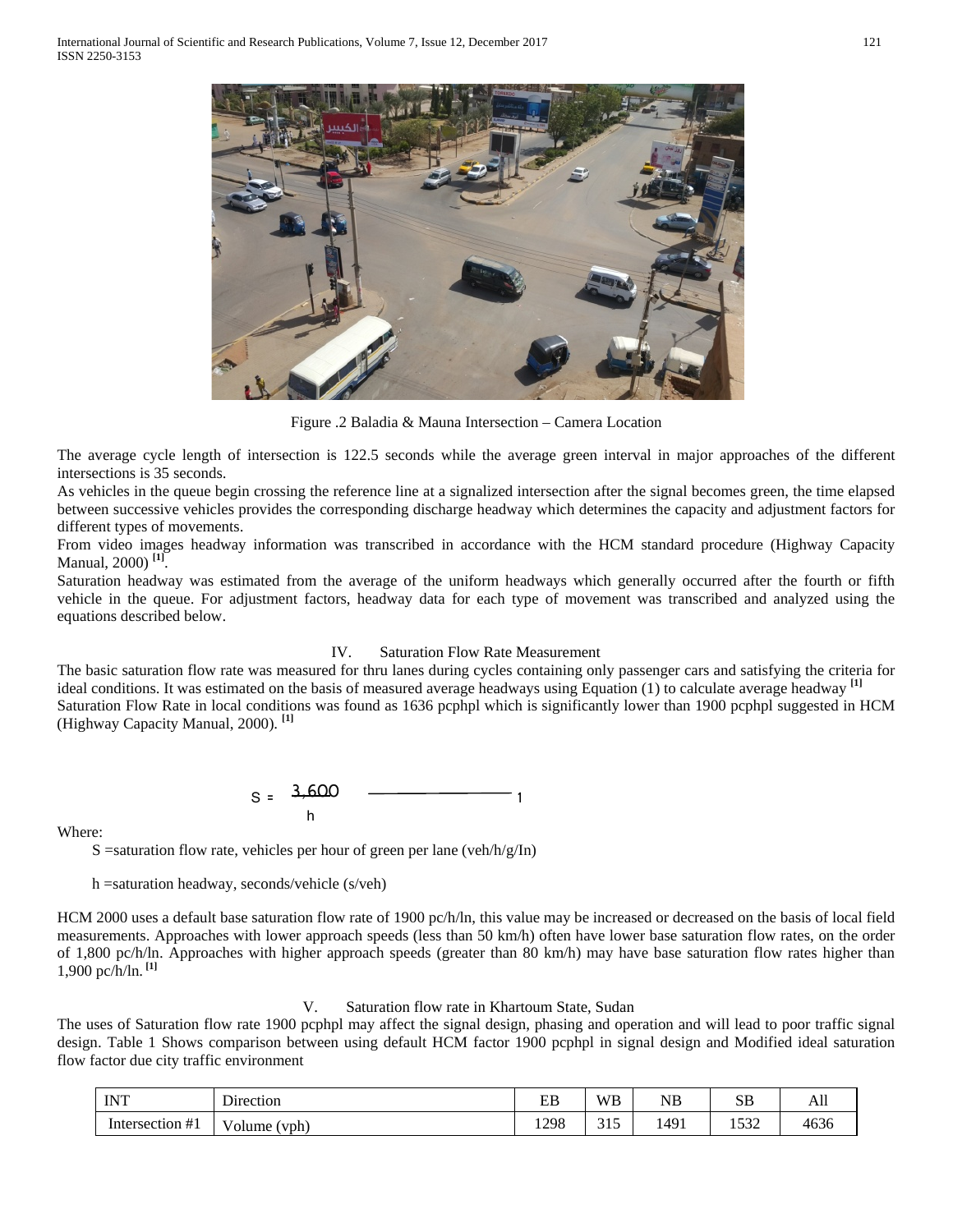|                 | Total Delay (hr) HCM Default S0 Factor  | 62       |      | 72   | 123  | 262  |
|-----------------|-----------------------------------------|----------|------|------|------|------|
|                 | Total Delay (hr) HCM Modified S0 Factor | 87       | 6    | 109  | 197  | 399  |
| Intersection #2 | Volume (vph)                            | $\Omega$ | 2119 | 1395 | 1001 | 4515 |
|                 | Total Delay (hr) HCM Default S0 Factor  | $\theta$ | 68   | 30   | 33   | 131  |
|                 | Total Delay (hr) HCM Modified S0 Factor | 0        | 60   | 100  | 83   | 243  |
| Intersection #3 | Volume (vph)                            | 646      | 833  | 1012 | 652  | 3143 |
|                 | Total Delay (hr) HCM Default S0 Factor  |          | 3    | 2    | 3    | 9    |
|                 | Total Delay (hr) HCM Modified S0 Factor |          |      |      | 3    | 11   |

Total Delay Comparison Between Default Factor and Modified Factor 400 366 350 300 262 243 250  $200$ 150 131 100  $50^{12}$  $11$  $\Omega$ Intersection #2 Intersection #3 Intersection #1 Total Delay (hr) HCM Default SO Factor Total Delay (hr) HCM Modified S0 Factor

# Table.1 Total delay for HCM default factor and modified factor

Figure.3 Total Delay Comparison between HCM default factor and modified factors

## VI. Results

Average headway has been calculated from the video recordings for each cycle by calculating time of 4th Veh, (sec), Time of Last Stopped Veh (sec), Number of last stopped and end of green time ( Sec ). Eq. (2) was then used to compute the saturation headway. Table .2 summarizes the saturation headway statistics from the three intersections individually and combined. The headways ranged from 1.6 to 2.6 seconds. The differences are small between the three intersections. The mean of the headway for all intersections combined was 2.20 seconds, table. 2 show statistical summary for headway

|         | INT#1 | INT#2 | INT#3          | Combined |
|---------|-------|-------|----------------|----------|
| Mean    | 2.5   | 2.2   | 1.9            | 2.20     |
| Median  | 2.5   | 2.2   | 1.9            | 2.20     |
| Minimum | 1.7   | 1.9   | 1.6            | 1.60     |
| Maximum | 2.6   | 2.4   | $\overline{2}$ | 2.60     |

Table.2 Statistical summary for headways

$$
So=3600 / 2.20 = 1636 \text{ pc/h} / \text{ln}
$$

Analysis and results focuses primarily on the estimation of saturation flow rate and adjustment factors for signalized intersections in Khartoum. Results show that the ideal saturation flow rate in Khartoum is 1636 pcphpl. Although the value is about 13.8 percent lower than that recommended in the Highway Capacity Manual (2000), it is consistent with different observations in countries with neighboring countries, Saudi Arabia Makah reported a saturation flow rate 2500 pcphpl **[3]**, Bester and Mayers (2007) reported a saturation flow rate of more than 2500 pcphpl in South Africa. **[3]**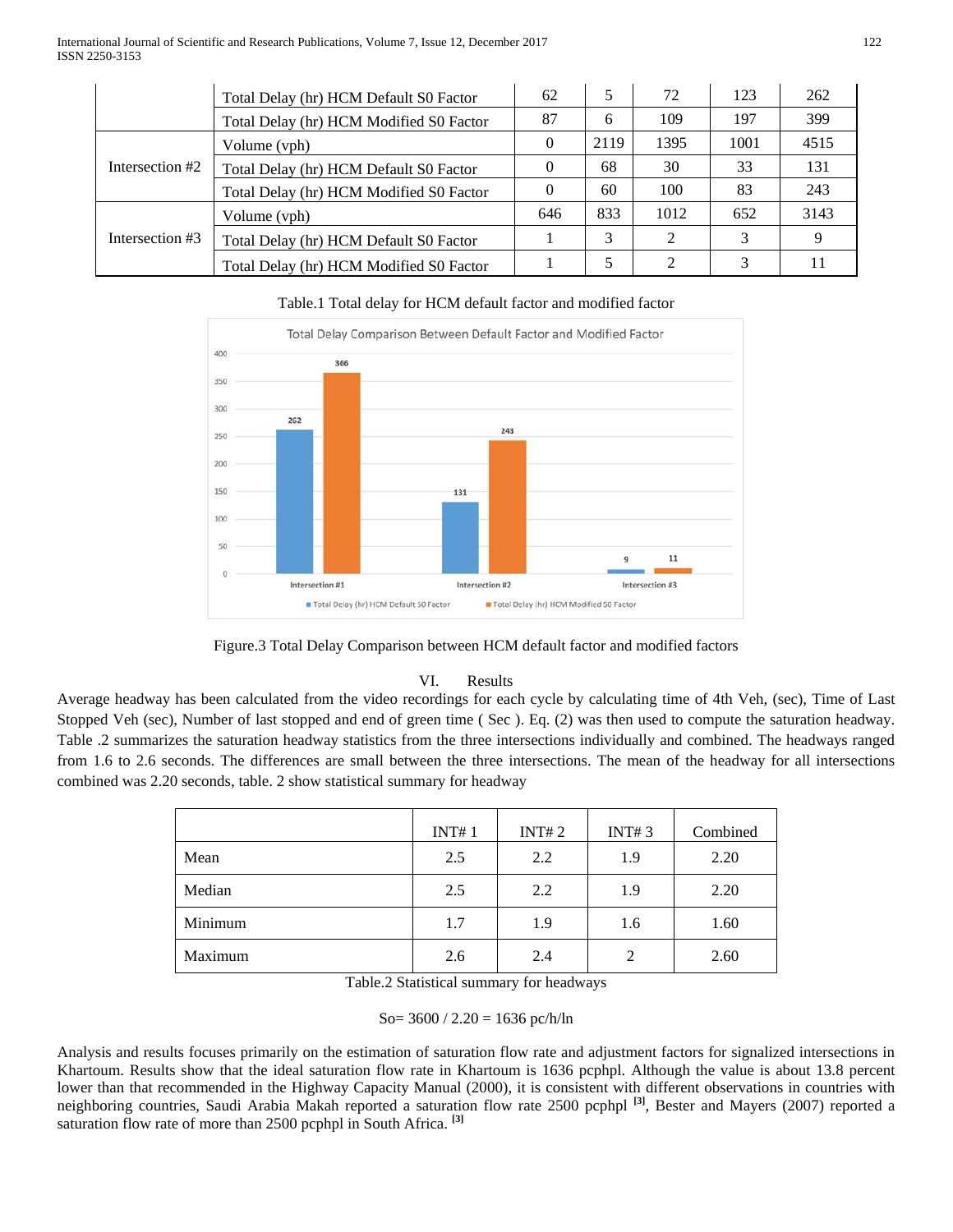Furthermore, studies on the Saturation flow rates to other countries showed that the HCM rates substantially underestimate roadway capacities applicable in those regions.

In Sudan many of traffic constrains and Obstacles led to the failure on traffic performance, and decrease the ideal saturation flow rate from the standards to lower level, these constrains are not found in neighboring countries and not considered in traffic analysis studies and these constrains are common in development countries such as:

- Pedestrians Behavior: In addition to the lack of a traffic signal for pedestrians, there is abnormal behavior of pedestrians crossing the road during the green time of the vehicles, and this poses a high risk to the safety of pedestrians, in addition to the drivers have to stop during the green time which allowed them to pass and to allow pedestrians to cross the road.( Figures 4,5,6)
- Drivers behavior, it is noticed that there is a strange behavior, the vehicle cross from the right hand side of the opposite direction during the red time and encounter with vehicles coming from the other direction. ( Figure 7 )
- Local environment, although the intersection of study in an urban area and represents the intersection of two main roads, but there is legal mode of transport not considered in Highway Capacity Manual HCM, as animal carts which effect the acceleration of vehicles and it is not compatible to be within traffic signal system. (Figures 8 )



Figure. 4 Pedestrians crossing in med of intersection while green time to the opposite vehicle



Figure. 5 Pedestrians crossing and block the traffic while green time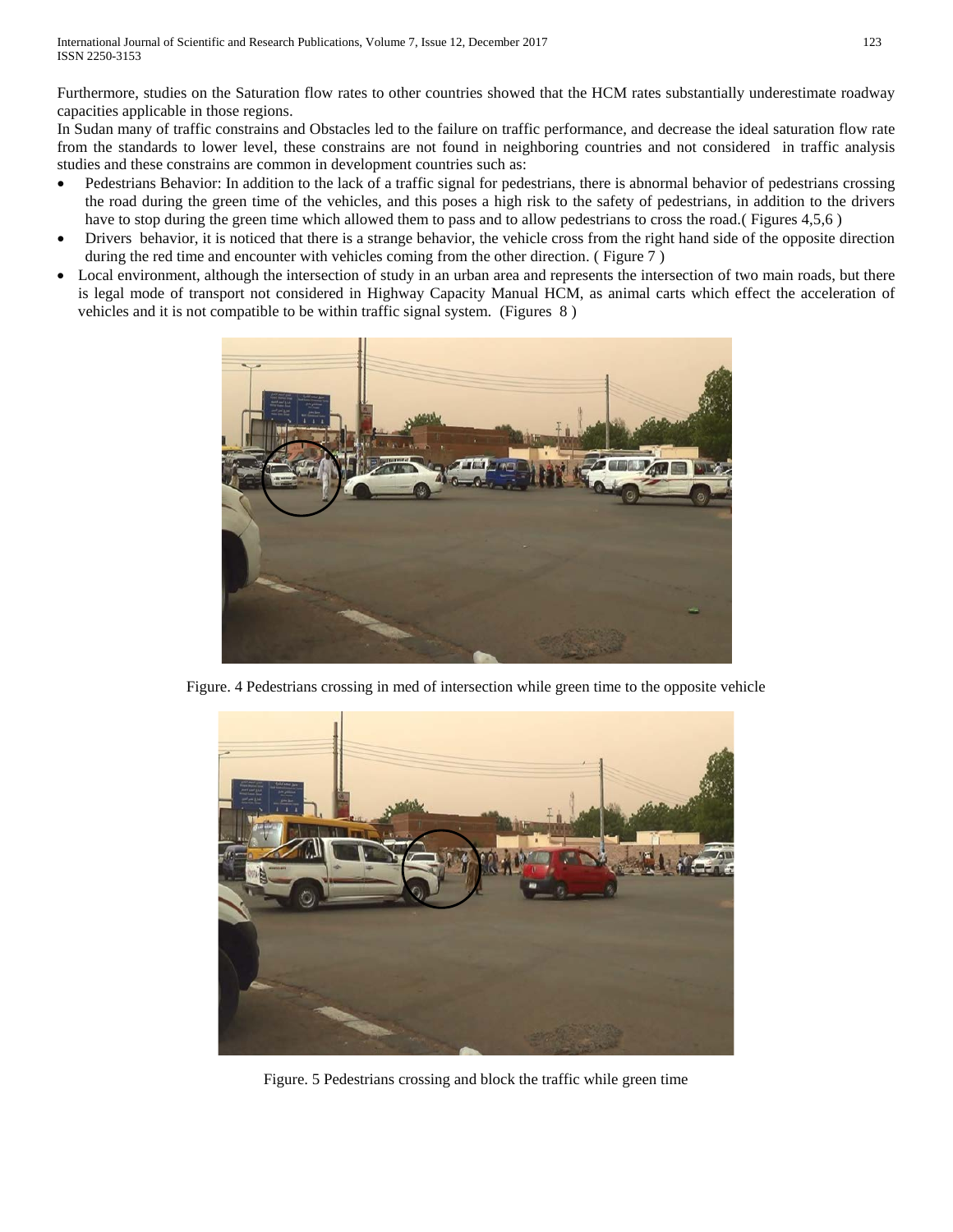

Figure. 6 Pedestrians crossing Pedestrians crossing in med of intersection while green time to the opposite vehicle



Figure. 7 Drivers' behavior Driver Opposing directions on red time phase the vehicles in other direction.



Figure. 8 Animal Carts at signalized intersection with traffic stream.